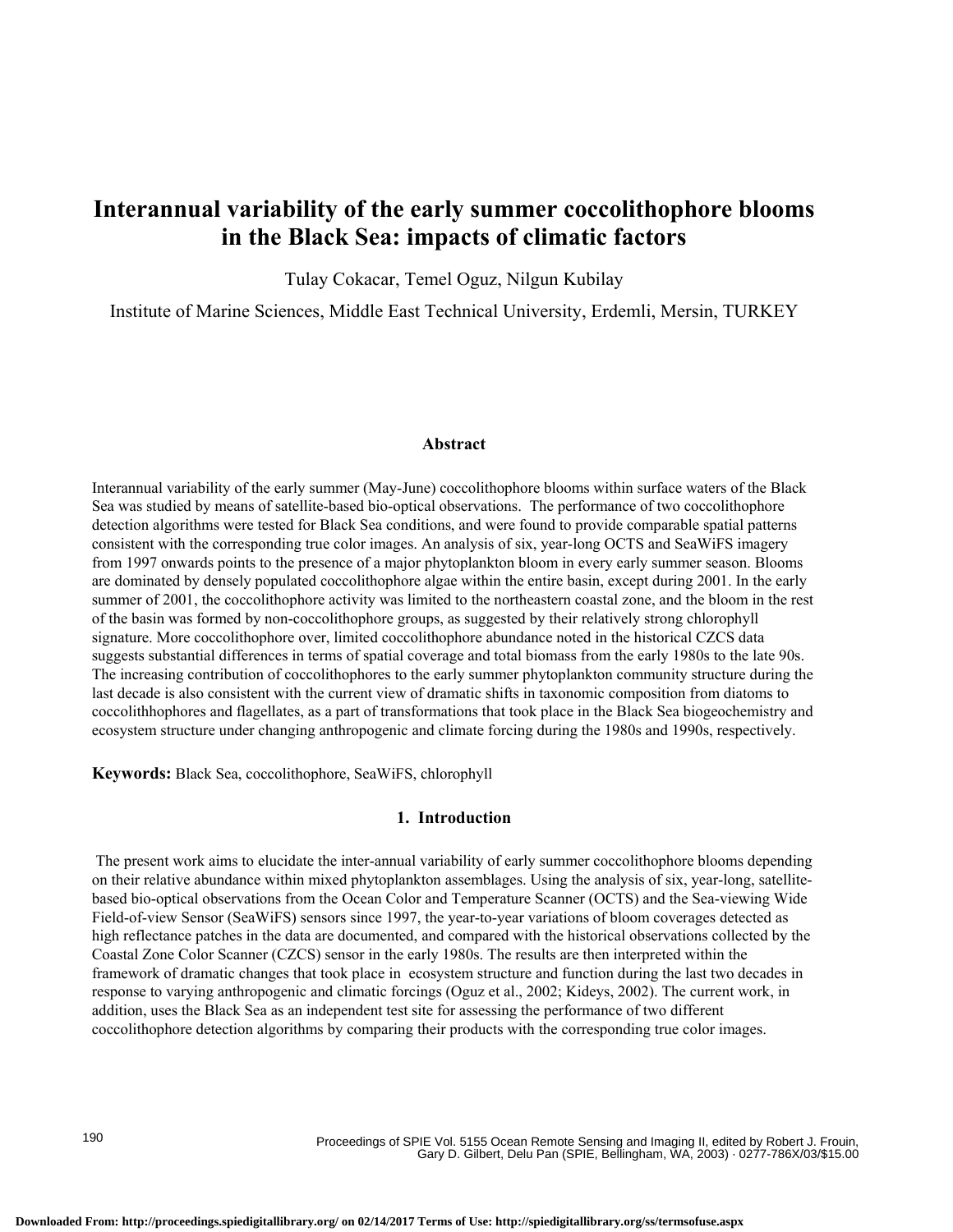From 1998 onwards, the daily, 8-day, and monthly average, 9 km resolution chlorophyll and normalized water leaving radiance SeaWiFS Level 3 data provided by the NASA-Distributed Active Archive Center (DAAC) are utilized in this study. These data are complemented by the OCTS data for 1997 and the CZCS data from the 1979- 1985 period with comparable temporal and spatial resolutions. The radiance data were processed by the SeaWiFS Data Analysis System (SeaDAS) software v.4.3B (Baith et al., 2001). The processing of SeaWiFS data for chlorophyll concentrations involves the standard four-band OC4v4 algorithm (O'Reilly 2000) using the four available visible bands (443, 490, 510, 555 nm). The resulting chlorophyll concentrations were then calibrated according to the estimates derived from the local algorithm (Suetin et al., 2001). The calibration curve between the Suetin et al. (2001) and OC4v4 algorithms suggests an offset by a factor of two.

The standard coccolithophore mask algorithm, originally proposed by Brown and Yoder (1994) for the CZCS data, hereinafter referred to as BY algorithm, was built according to pre-specified ranges of five distinct combinations of three mean normalized water leaving radiances at 443, 510 and 555 nm for the SeaWiFS data. Their threshold values, used in the present study, are similar to values used in our previous work (Cokacar et al., 2001). For the CZCS data, the corresponding range of values for bands 440, 520 and 550 nm are taken as in Brown and Yoder (1994). The OCTS data for which no specific threshold criteria are available, on the other hand, was processed using the above limits for the SeaWiFS data.

A more recent coccolithophore detection algorithm was proposed by Gordon et al. (2001), hereinafter referred to as Getal algorithm. It differs from the BY algorithm by using the red and near infra red bands (670, 765, 865 nm) of mean normalized water leaving radiance data. The essence of this new algorithm is to minimize the influence from the absorption by chlorophyll and dissolved organic material in the visible channels in case 1 type waters. It is capable of empirically estimating calcite concentrations and thus regional coccolithophore abundance. This algorithm processes only the daily data, and is provided as a part of the NASA SeaDAS software.

## **2. Performance of the coccolithophore detection algorithms**

The performance of the coccolithophore detection algorithms are assessed by means of two specific examples; by comparing their products with the corresponding SeaWiFS true color images. The first example is from a bloom episode on June 13, 2000 for which the true color picture is presented in Fig. 1a. Among other possible examples showing more complete bloom coverage within the basin, this true color image was chosen because it consists of considerable spatial variability characterized by three different color ranges corresponding to different levels of coccolithophore abundance. As shown, the turquoise color along the southern coast of the Black Sea refers to the densest bloom, whereas blue in the central zone and dark blue along the northern coast corresponds to moderate and weakest bloom conditions, respectively. In addition, these true color patterns also indicate how accumulations are often associated within highly rich mesoscale flow structures in the form of filaments, mush-room eddies, etc., distributed all over the basin.

Between each other the mean normalized water leaving radiance bands at 443, 510 and 555 nm for June 13, 2000 reveal similar horizontal structures (Fig 2a-c). In these figures, the regions with dark gray color represent high reflectance from coccolithophores, whereas the regions in the light gray color along the northern coast as well as in the eastern corner of the basin (cf. Fig. 2a) are characterized by weaker reflectance, with values outside the ranges specified above. The absence of dense coccolithophore communities in these regions correspond to the dark blue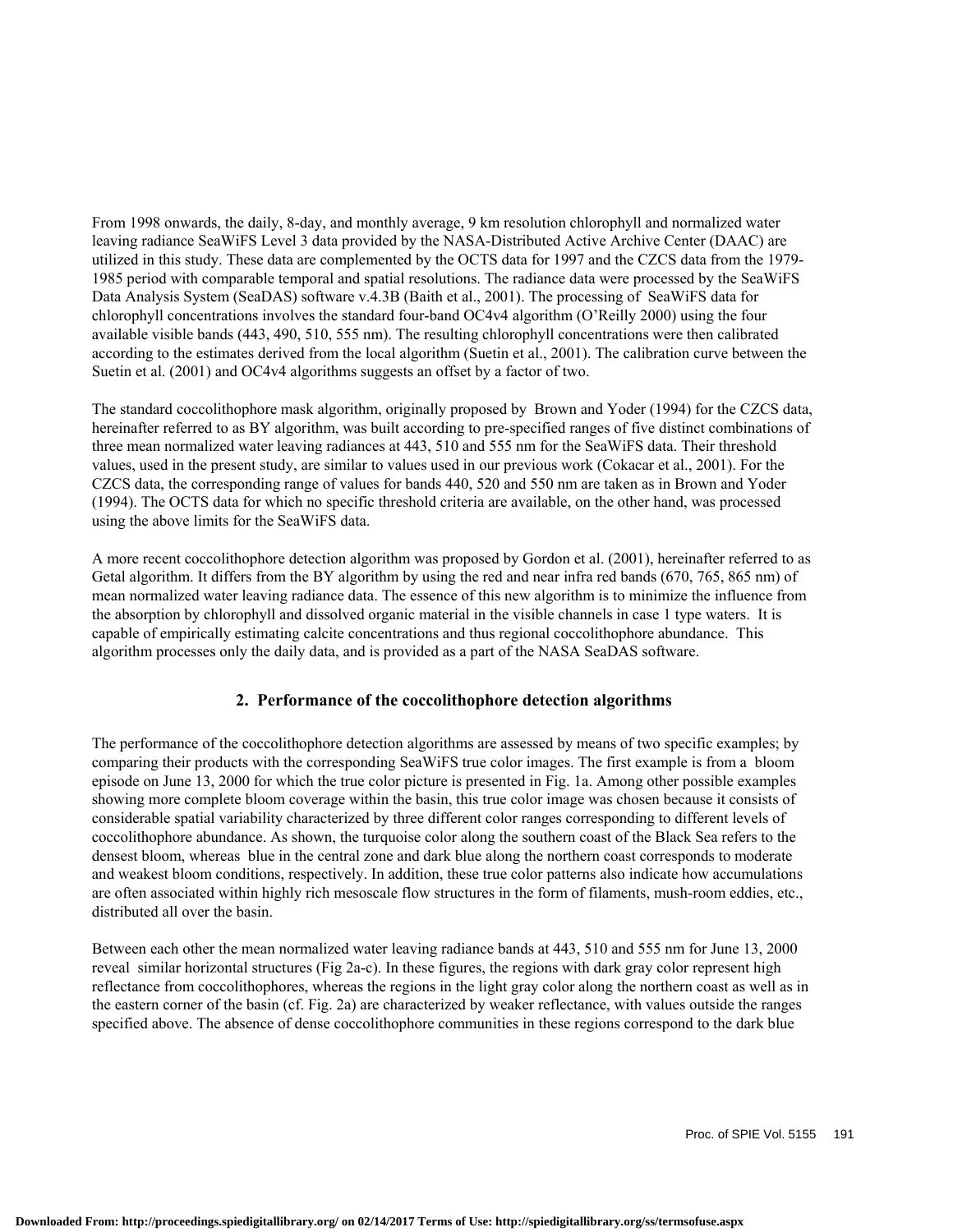color zone in the true color image shown in Fig. 1a. On the contrary, the light gray color band of the *nlw(443)* and  $n \cdot h \cdot (510)$  in case 2 turbid waters along the northwestern coast (Fig. 2a,b) is related to strong absorbance (thus low radiance, below the threshold value) in these particular radiation bands due to presence of high concentrations of dissolved and particulate colored material, as shown by Holligan et al. (1983). The origin of the green to turquoise color in Fig. 1a in this coastal zone therefore differs from those in other regions of the sea and does not represent enhanced coccolithophore activity.

The close similarity between the horizontal structures of the three mean normalized water leaving radiances at 443, 510 and 555 nm (Fig. 2a-c) leads to horizontally uniform distributions of their ratios throughout the basin (Fig. 2df). The horizontal structure of the coccolithophore bloom represented by dark gray colors in Fig. 2g is primarily governed by the value of *nlw* at 443 nm. In other words, the most stringent criterion governing a coccolithophore bloom in the Black Sea is *nlw(443)>1.1.* Amongst the criteria assigned for the ratios, the most critical one is the lower bound of  $n \frac{ln(510/555)}{$ . Moreover, the fact that coccolithophore cell abundance is inversely related to chlorophyll concentration (e.g. Balch, et al., 1991; Head et al., 1998) is clearly noted along the northern rim of the basin. While this zone is identified by the absence of coccolithophores, its chlorophyll values greater than 0.6 mg  $m<sup>3</sup>$  (Fig. 2h), as compared to half this value within the rest of the basin, suggests the presence of some local noncoccolithophore based algae production.

The distribution of calcite concentration computed using the Getal algorithm for the same image is shown in Fig. 3. The calcite concentrations, related empirically to the backscattering coefficient at 555 nm, reveal a pattern which closely resembles the true color picture depicted earlier in Fig. 1a. The calcite distribution. identifies the turquoise color zone along the south coast of the Black Sea with the densest calcite accumulation of about 20.0 mmol  $m<sup>-3</sup>$ . It gradually decreases to approximately 5.0 mmol  $m<sup>-3</sup>$  towards the region along the northern coast and near the southeastern corner of the basin, marked by the absence of coccolithophores in the BY algorithm. This difference, as explained by Gordon et al. (2001), results from the capability of the new algorithm in detecting sub-bloom concentrations in regions discarded by the BY algorithm. A more substantial difference between these two algorithms emerges in case 2 waters along the northwestern coast, where the Getal algorithm gives rise to dense coccolithophore activity as opposed to the BY algorithm. This difference seems to arise since the Getal algorithm can not successfully differentiate the coccolithophore signature from dissolved and particulate organic material, as depicted by the difference between *nlw(443)* and *nlw(555)* distributions in Figs. 3a,c. The Getal algorithm is therefore mainly valid for open oceanic waters, and overestimates calcite concentrations in northwestern coastal waters of the Black Sea, where the algorithm requires some sort of filtering to introduce high absorbance at 443 nm. In fact, the BY coccolithophore detection criteria have already been included in one version of the Getal algorithm for this purpose. The detection criteria set in this particular version were, however, found to be different than those given by Brown (2000), and therefore not appropriate for our analysis. Those used in the present work were then applied to the Gental algorithm to obtain the modified calcite concentration distribution.

The second example for assessing the performance of the coccolithophore detection algorithms applies to the June 15, 2002 case for which the true color image is presented in Fig. 1b. The BY algorithm reveals basin wide coverage for coccolithophores in the Black Sea except along the western coastal zone (Fig. 4a). Once again, the Getal algorithm produces a very similar pattern of coccolithophore coverage. As in the previous example, the pixels with densest calcite concentrations (represented by dark gray color in Fig. 4b) coincide with the turquoise color spots in its true color image.

192 Proc. of SPIE Vol. 5155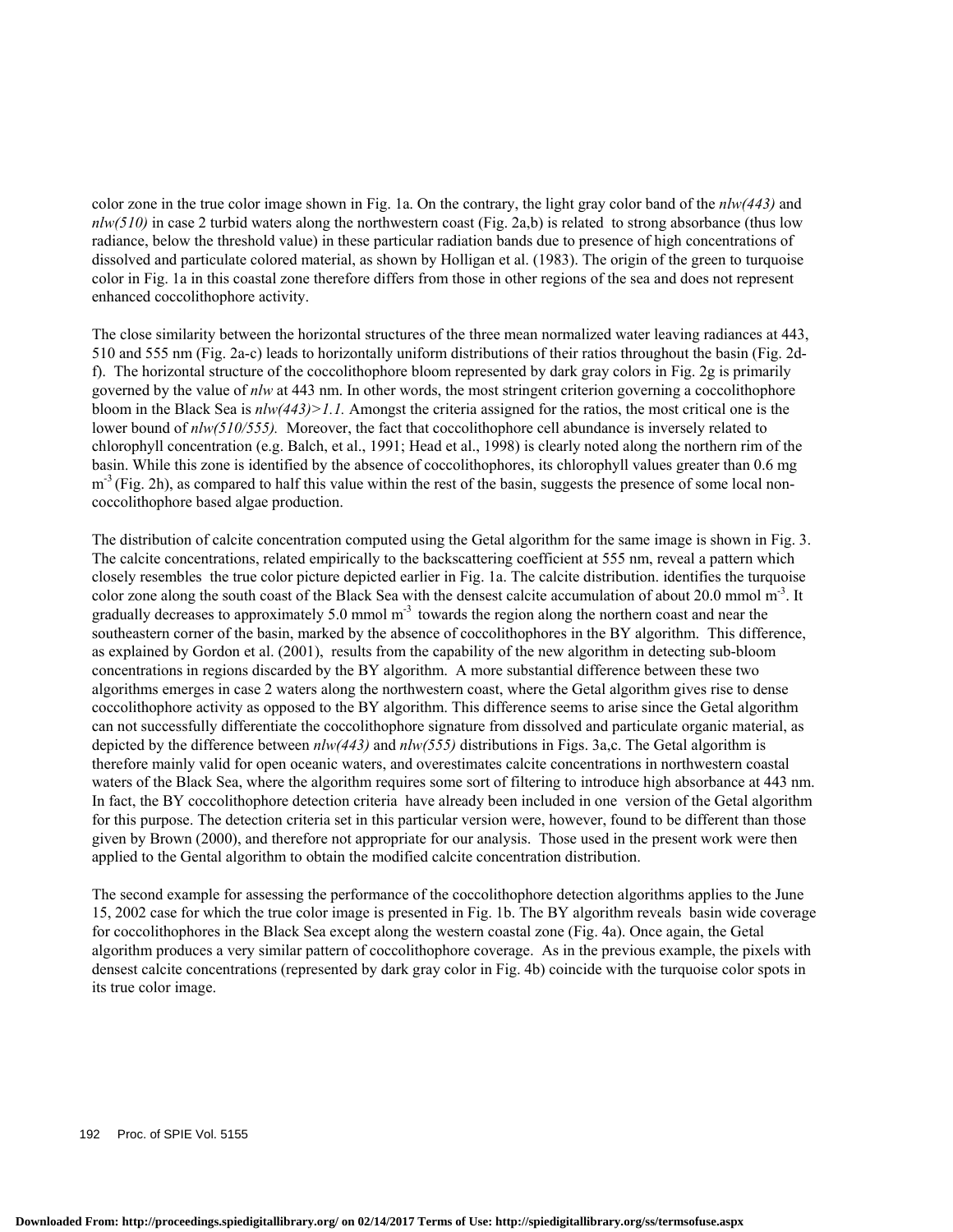### **3. Interannual variability of the early-summer coccolithophore blooms**

The inverse relationship between coccolithophore cell abundance and chlorophyll concentration will first be used to infer the interannual variability of the Black Sea's early summer coccolithophore blooms by means of the chlorophyll data. Fig. 5 shows distributions of the basin-averaged chlorophyll concentration obtained from the monthly OCTS and SeaWiFS data for regions of the water-column deeper than 200 m (thus neglecting the contribution of the western shelf) for the six year period from Januuary 1997 to December 2002. During the May-July periods in each of these years, represented by the gray shaded zones in Fig. 5, chlorophyll concentrations mainly varied around  $0.4\pm0.1$  mg m<sup>-3</sup>, and were markedly different than those around 0.8 mg m<sup>-3</sup> for 2001. Superimposed on this figure is also the total number of pixels satisfying the coccolithophore bloom conditions according to the BY algorithm in the 8-day composite mean normalized water leaving radiance data. High total pixel numbers of approximately 12000 to 15000 during the first half of June, at the times of minimum monthly average chlorophyll concentrations, therefore suggest coccolithophore-rich phytoplankton blooms in 1997, 1998, 1999, and 2000.

The monthly distributions of coccolithophore coverage for June of each year formed as super-positions of pixels satisfying the bloom signature, in at least one of the four, 8-day data sets, as shown in Figs. 6a, b, d, and f indicate that the coccolithophore bloom spread uniformly over almost the entire basin during 1997, 1998, 2000 and 2002. However, the coverage is patchier in 1999 (Fig. 6c) with the total number of pixels not exceeding 10000. Moreover, a basin wide coverage in 2002 (Fig. 6f) is contradicted by the low number of pixels (less than 2000) in Fig. 5 due to cloud masking of pixels in each of the individual 8-day average data sets. Most of the regional coccolithophore patches under clouds are, on the other hand, recovered by monthly compositing (Fig. 6f). The most dramatic difference between the distributions of pixels and chlorophyll concentrations was found during the early summer of 2001. Low pixel numbers of approximately 2000 versus relatively high chlorophyll concentrations of approximately 0.8 mg m<sup>-3</sup> suggest minimal contribution of coccolithophores during this particular phytoplankton bloom event with respect to other algae groups. This is further supported by the monthly coccolithophore distribution in Fig. 6e, where the population is only confines along the northeastern coast. While this particular region is characterized by monthly average chlorophyll concentration of less than 0.5 mg  $m<sup>3</sup>$  (Fig. 7), the rest of the basin without coccolithophores attains values approximately two times higher. Furthermore, the presence of high chlorophyll concentrations along the western coast (Fig. 7) is a robust characteristic feature of the Black Sea, and arises in response to high nutrient and organic material supply from the Danube and other local rivers (Oguz et al., 2002). This highly productive coastal zone is separated from the outer shelf by a sharp gradient generally coinciding with the density front of the brackish coastal current system.

## **4. Conclusions**

Our analyses of the mean normalized water leaving radiance data indicate that both the BY and Getal algorithms result in similar coccolithophore bloom patterns in the Black Sea. Applicability of the Getal algorithm is limited only to daily Level 1 data, in contrast to the more flexible BY algorithm applied to Level 3 data sets with different temporal resolutions. The BY algorithm, on the other hand, can not yield a quantitative form of coccolithophore abundance, whereas the Getal algorithm provides a rough estimate in terms of calcite concentration using an empirical relationship derived on the basis of some bio-optical measurements.

Proc. of SPIE Vol. 5155 193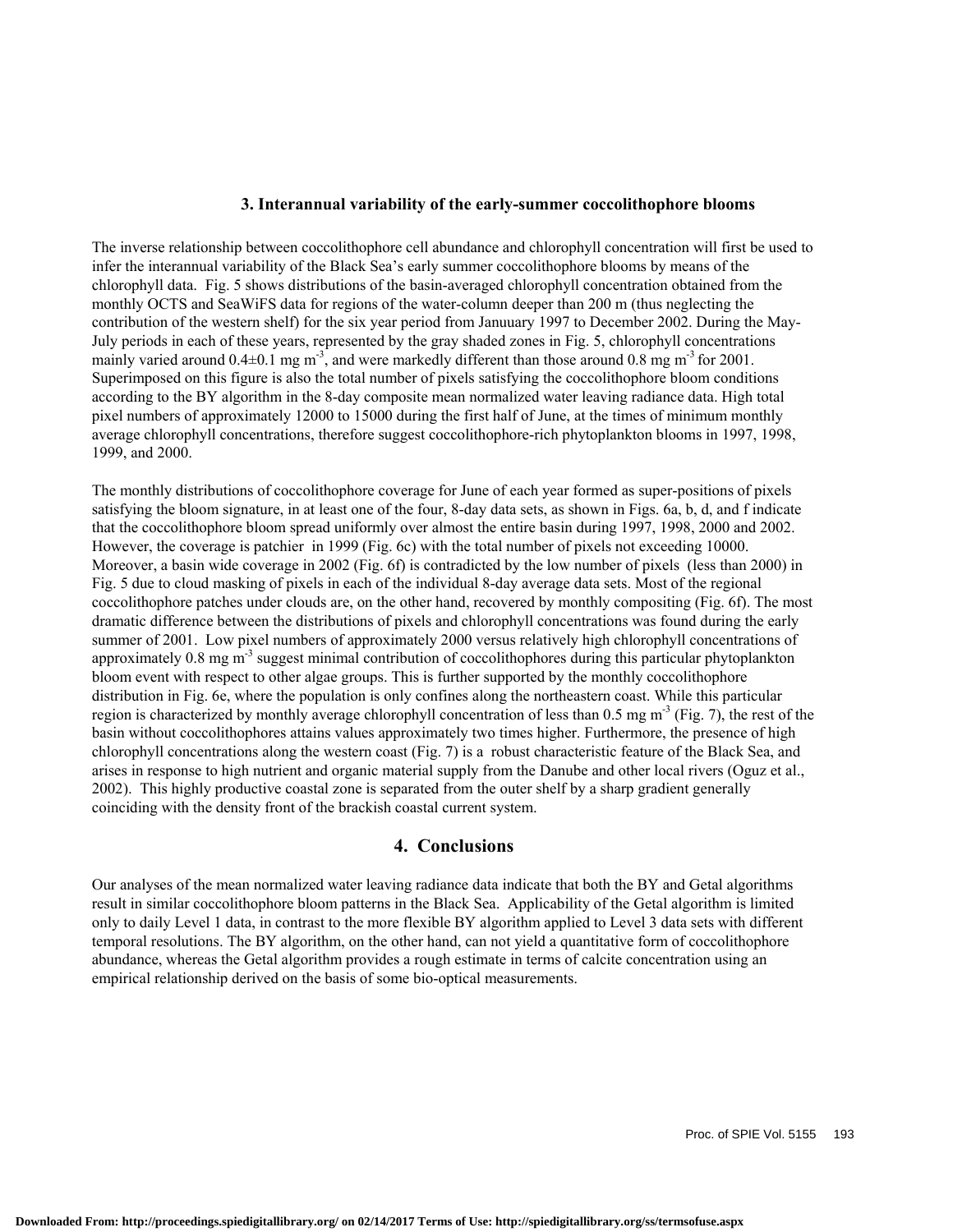The six, year-long (1997-2002) mean normalized water leaving radiance and chlorophyll concentration data sets indicate that the May-June bloom events constitute a robust signature of the annual phytoplankton structure, in addition to the late winter-early spring and the autumn events. In the five of these six years, this particular phytoplankton bloom structure is dominated by coccolithophore communities, whereas the other algal groups possess weaker and patchier distributions except in the early summer period of 2001 when coccolithophores were restricted only to the northeastern coast. Spatial patterns for coccolithophores, in the form of basin wide coverage, during 1998 and 2000 versus patchier coverage during 1999 and 2001 are interestingly quite similar to those reported in the eastern Bering Sea (Iida et al., 2002).

Observations of the densely populated basin wide coccolithophore blooms monitored after the advent of the OCTS and SeaWiFS sensors seem to be quite different than those provided by the CZCS data from the early 1980s. Unfortunately, the CZCS sensor was only able to provide some selected basinwide scenes during May-June, 1980- 1983 for analysis of coccolithophore blooms. Application of the BY algorithm to the composite of this imagery set resulted in limited coccolithophore activity only around the periphery of the basin (Fig. 8). Our analysis suggest a robust character of this feature not varying with changes in the threshold values of the algorithm within a 25% range. These findings lead us to suggest that coccolithophores achieved distinctly different structures in terms of their abundance and horizontal extent from the early 1980s to the late 1990s. This result is also in accord with findings from other observations, and was related to the transformation of the Black Sea ecosystem in response to different environmental and climatic factors during the last two decades. For example, analyzing the long term data (1955-1994) from the Bulgarian Black Sea coast, Moncheva and Krastev (1997) noted the first appearance of intense *Emiliania huxleyi* blooms in 1983, and they have been monitored every year since 1986. Both Moncheva and Krastev (1997) and Humborg et al. (1997) explained this phenomenon by a shift in phytoplankton species composition from diatoms to coccolithophores and flagellates as a consequence of changes in the silicon to nitrogen ratio due to eutrophication as well as to a reduction in the dissolved silicate load of the River Danube following dam constructions in the early 1970s. These observations are further supported by a drastic decrease in water transparency after 1986 as a result of a 1.5-2 order of magnitude increase in coccolithophores and Peridinium populations (Vladimirov et al., 1997).

The similarities between recent coccolithophore bloom events of the eastern Bering Sea and the Black Sea may imply a global scale control operating on Coccolithophore bloom dynamics. The Bering Sea coccolithophore bloom events are found to develop as a result of a recent warming of arctic waters as a response to global warming. The Black Sea surface waters have also been subject to a temperature rise of about 2.5°C since 1993, which was shown to lead to pronounced changes in its physical and biogeochemical characteristics within the second half of the 1990s (Oguz et al., 2003). In particular, enhanced stratification, a shallower mixed layer, and decreased inorganic nutrient availability are suggested to alter phytoplankton community structure in surface waters towards smaller cells with more enhanced nutrient uptake rates and light absorption characteristics as reported elsewhere (Karl et al., 2001). Coccolithophores are amongst the groups which might respond most favorably to such changes. Thus, their basin wide blooms observed by ocean color scanners after 1997 might be a consequence of climate-induced changes following the impacts of eutrophication in the 1980s.

**Acknowledgments.** This work is supported by the Turkish Scientific and Technical Research Council (TUBITAK) project 100Y121. T. Oguz acknowledges the NATO Linkage Grant EST.CLG975821, and the Turkish Scientific and Technical Research Council project 101Y005. The SeaWiFS Project, and the Distributed Active Archive Center at the Goddard Space Flight Center are thanked for the production and distribution of data.

194 Proc. of SPIE Vol. 5155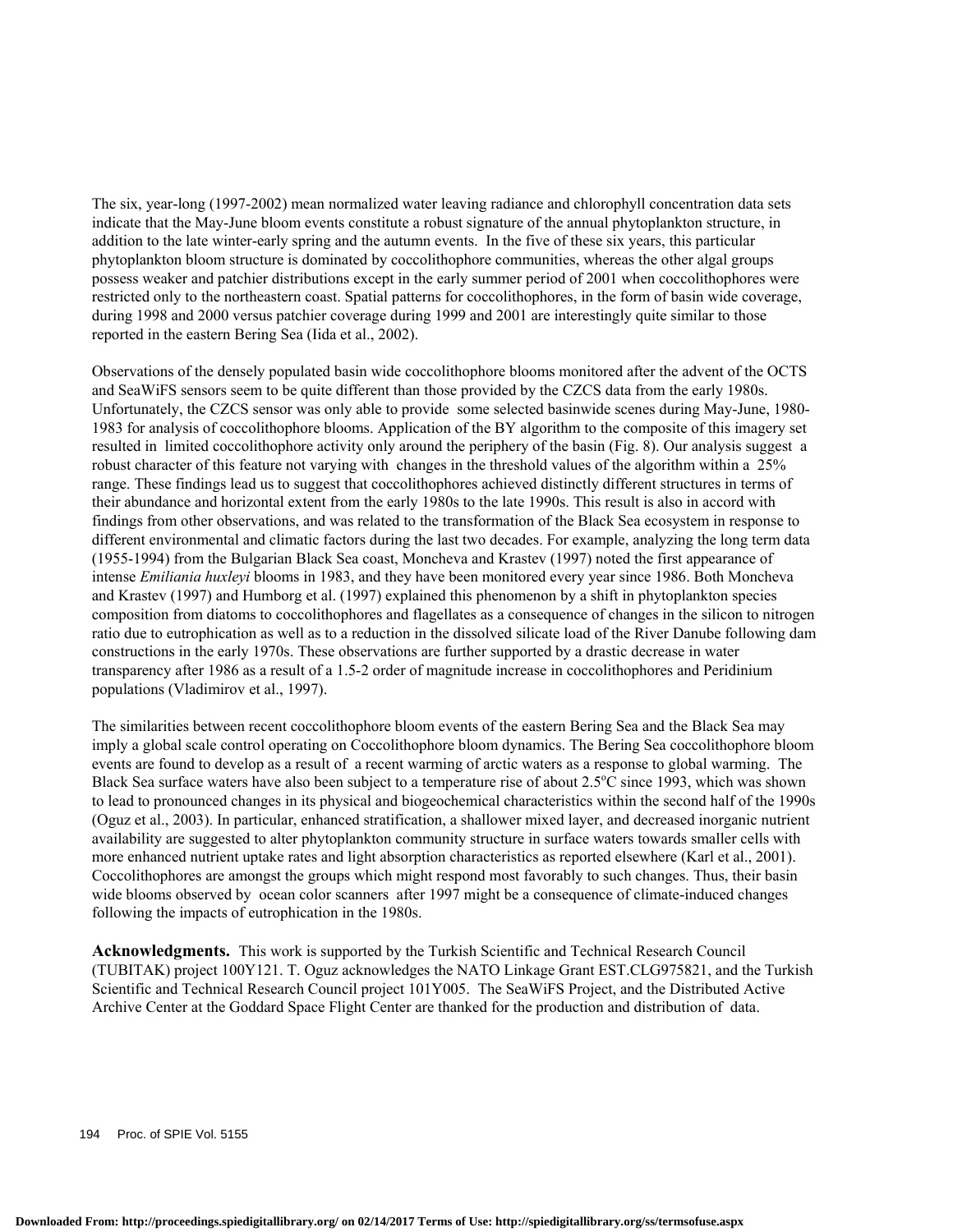#### **References**

- Baith, K., Linsday, R., Fu, G., McClain, C.R.,"SeaDAS: data analysis system developed for ocean color satellite sensors". *Eos, Transactions of the American Geophysical Union 82, pp. 202-205,* 2001.
- Balch, W.M., Holligan, P.M., Ackleson, S.G., Voss, K.J.,"Biological and optical properties of mesoscale coccolithophore blooms in the Gulf of Maine". *Limnology and Oceanography* **36**, pp. 629-643, 1991.
- Balch, W.M., Kilpatrick, A.K., Trees, C.C., "The 1991 coccolithophore bloom in the central North Atlantic 1. Optical properties and factors affecting their distribution". *Limnology and Oceanography* **41**, pp. 1669-1683, 1996.
- Benli, H., "Investigation of plankton distribution in the southern Black Sea and its effect on particle flux, in Particle flux in the ocean". In: Degens, E.T. and Izdar E. (Eds.), *Mitteilungen des Geologisch Palaontologischen Institutes*, Universitat Hamburg **62**, pp. 77-87, 1987.
- Brown, C.W., Yoder, J.A., "Coccolithophorid blooms in the global ocean". *Journal of Geophysical Research* **99**, pp. 7467-748, 1994.
- Brown, C.W., "Spatial and temporal variability of Emiliania huxleyi blooms in SeaWiFS imagery", paper presented at *American Geophysical Union*, Ocean Sciences Meeting, San Antonio, Teksas (USA), 24-28 January, 2000.
- Cokacar, T., Kubilay, N., Oguz, T., "Structure of Emiliania huxleyi blooms in the Black Sea surface waters as detected by SeaWiFS imagery". *Geophysical Research Letters* **28**, pp. 4607-4610, 2001.
- Gordon, H.R., Boynton, G.C., Balch, W.M., Groom, S.B., Harbour, D.S., Smyth, T.J.,"Retrival of coccolithophore calcite concentration from SeaWiFS imagery". *Geophysical Research Letters* **28**, pp. 1587-1590, 2001.
- Head, R.N., Crawford, D.W., Egge, J.K., Harris, R.P., Kristiansen, S., Lesley, D.J., Maranon, E., Pond, D., Purdie, D.A., "The hydrography and biology of a bloom of the coccolithophorid Emiliania huxleyi in the northern North Sea". *Journal of Sea Research* **39**, pp. 255-266, 1998.
- Holligan, P.M., Viollier, M., Harbour, D.S., Camus, P., Philippe, M.C., "Satellite and ship studies of coccolithophore production along a continental shelf edge". *Nature* **304**, pp.339-342, 1983.
- Holligan, P.M., Fernandez, E., Aiken, J., Balch, W.M., Boyd, P., Burkill, P.H., Finch, M., Groom, S.B., Malin, G., Muller, K., Purdie, D.A., Robinson, C., Trees, C.C., Turner, S.M., van der Wal, P., "A biogeochemical study of the coccolithophore Emiliania huxleyi in the North Atlantic". *Global Biogeochemical Cycles* **7**, pp. 879-900, 1993.
- Humborg, C., V. Ittekkot, A. Cociasu, Bodungen B.V., "Effect of Danube river dam on Black Sea biogeochemistry and ecosystem structure". *Nature* **386**, pp. 385-388., 1997
- Iida, T., Saitoh, S.I., Miyamura, T., Toratani, M., Fukushima, H., Shiga, N., "Temporal and spatial variability of coccolithophore blooms in the eastern Bering Sea, 1998-2001". *Progress in Oceanography* **55**, pp. 165-177, 2002.
- Karl, D. A., Bidigare R.R, Letelier R.M., "Long-term changes in plankton community structure and productivity in the North Pacific Subtropical Gyre: The domain shift hypothesis". *Deep-Sea Research II* **48**, pp. 1449-1470, 2001.

Kideys, A.E., "Fall and rise of the Black Sea ecosystem". *Science* **297**, pp. 1482-1484, 2002.

- Moncheva, S., Krastev, A.."Some aspects of phytoplankton long-term alterations off Bulgarian Black Sea Shelf". In: Ozsoy, E., Mikaelyan, A. (Eds), *Sensitivity to Change: Black Sea, Baltic Sea and North Sea, NATO ASI Series,* Vol. **27**. Kluwer Academic Publishers, Dordrecht, pp. 79-94, 1997.
- Oguz, T., Malanotte-Rizzoli, P., Ducklow, H.W., Murray J.W.,"Interdisciplinary studies integrating the Black Sea biogeochemistry and circulation dynamics". *Oceanography* 15(3), pp. 4-11, 2002.
- Oguz, T., Cokacar T., Malanotte-Rizzoli P., Ducklow H.W., "Climate-induced decadal warming and accompanying changes in the ecological regime of the Black Sea". Submitted manuscript, 2003.

Proc. of SPIE Vol. 5155 195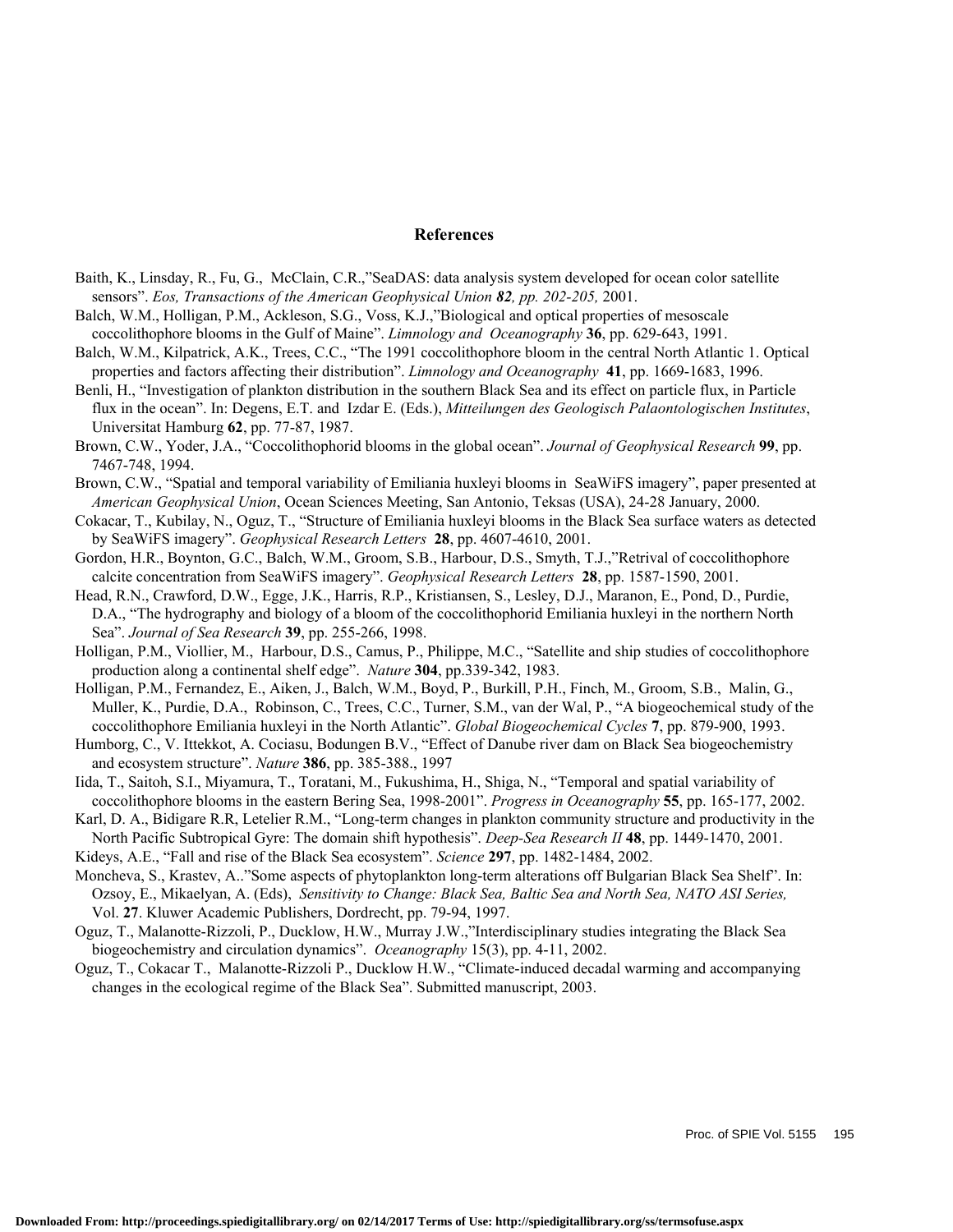- O'Reilly, J.E., and 21 Coauthors , " Ocean color chlorophyll a algorithms for SeaWiFS, OC2, and OC4". Part 3 SeaWiFS Post-launch Calibration and Validation Analyses, In: Hooker , S.B., Firestone, E.R., (Eds.), *NASA Tech. Memo.* 2000206892, Vol. 11. NASA Goddard Space Flight Center, Greenbelt, Maryland, pp. 923, 2000
- Suetin, V.S., Suslin, V.V., Kucheryavy, A.A.,"Peculiarities of data interpretation of the Black Sea remote optical observations by SeaWiFS". *Mar. Hydrophys. Journal* **2**, pp. 71-80, 2001.
- Sukhanova, I.N., and Flint, M.V ,"Anomalous blooming of coccolithophorids over the Eastern Bering Sea shelf". *Oceanology* **38,** pp. 502-505, 1998.
- Vladimirov, V.L., Mankovsky, V.I., Solovev, M.V., Mishonov, A.V , "Seasonal and Long-Term Variability of the Black Sea Optical Parameters". In: Ozsoy, E., Mikaelyan, A. (Eds), *Sensitivity to Change: Black Sea, Baltic Sea and North Sea*, NATO ASI Series, Vol. 27. Kluwer Academic Publishers, Dordrecht, pp. 33-48, 1995.



#### **Figures**

Figure 1. SeaWIFS true color images of the Black Sea during 13 June 2000 (upper) and 15 June 2002 (lower) showing coccolithophore distributions by the blue-turquoise color.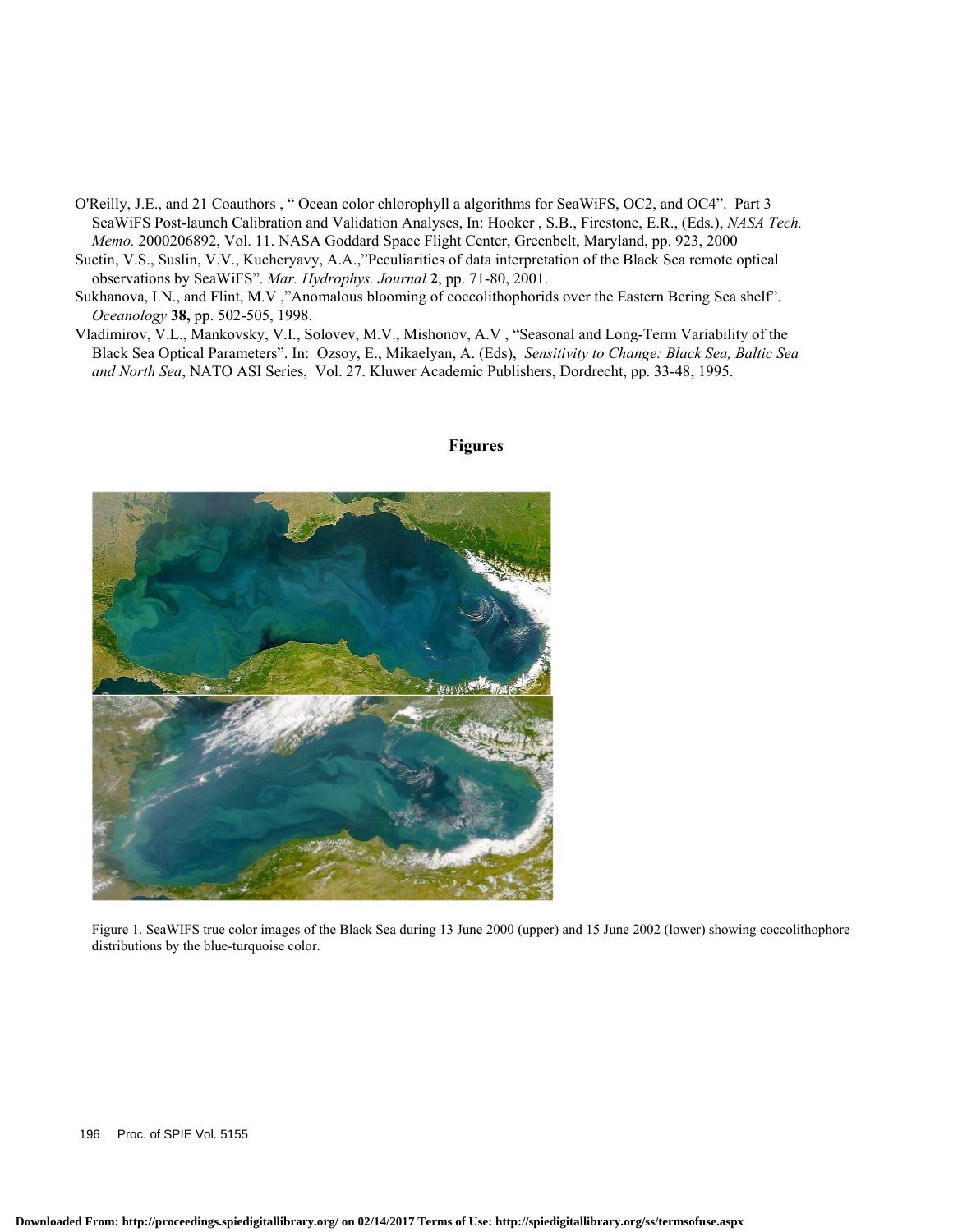

FIGURE 2. Distributions of the mean normalized water leaving radiances  $(mW cm<sup>-2</sup> \mu m<sup>-1</sup> sr<sup>-1</sup>)$  at (a) 443 nm, (b) 510 nm, (c) 555 nm, and of their ratios for (d) 443/555, (e) 510/555, (f) 443/510, as well as the horizontal patterns of (g) coccolithophore abundance derived according to the Brown and Yoder (1994) algorithm, and (h) chlorophyll concentration (*mg m-3*).



FIGURE 3. Distributions of calcite concentration (in mmol  $m^{-3}$ ) in the Black Sea estimated by the Gordon et al (2001) algorithm alone (upper), and when it is combined with the Brown and Yoder (1994) algorithm (lower).

Proc. of SPIE Vol. 5155 197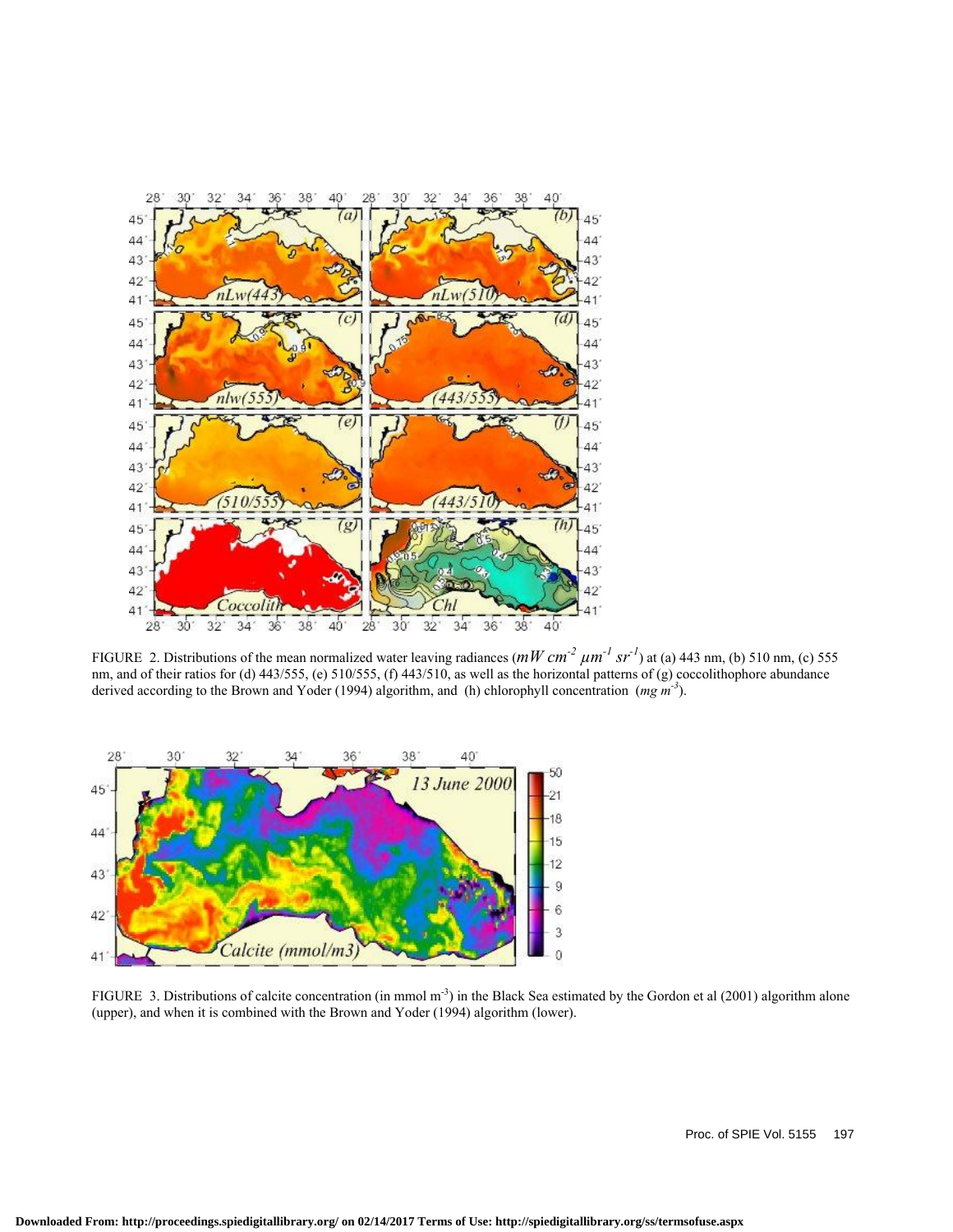

FIGURE 4. Distributions of (a) coccolithophore abundance derived according to the Brown and Yoder (1994) algorithm, and (b) calcite concentration (in *mmol m-*<sup>3</sup> ) estimated by the Gordon et al (2001) algorithm in the Black Sea. The Black color represents the cloud coverage in both figures.



FIGURE 5. Time series of the basin-averaged, monthly chlorophyll concentration (dots) and total number of pixels having coccolithophores (squares) obtained by the application of the Brown and Yoder (1994) algorithm to 8-day average mean normalized water leaving radiance data in the Black Sea. The gray-shaded zones represent the May-July periods of the early-summer coccolithophore blooms under consideration in the present study.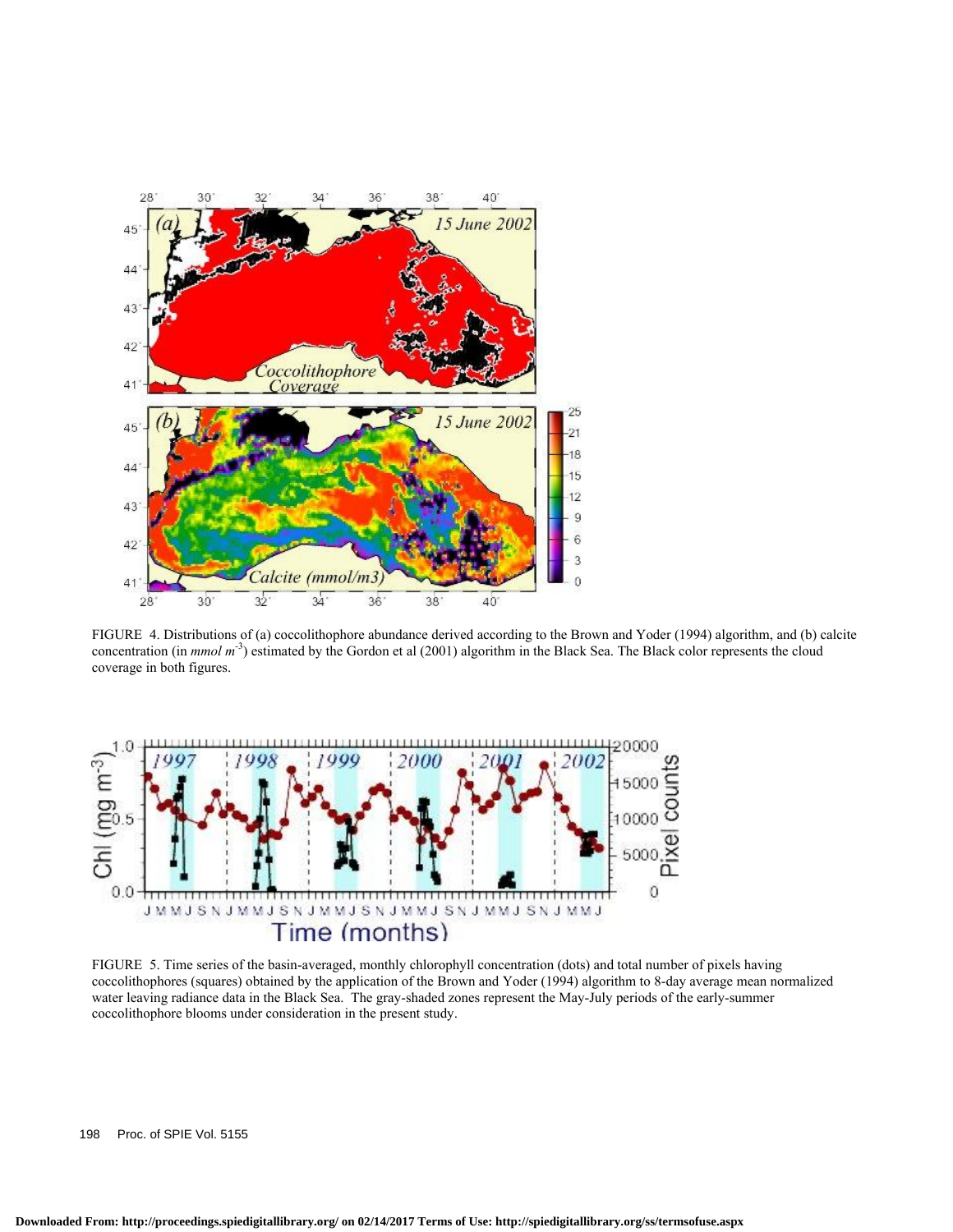

FIGURE 6. Distributions of the monthly composite coccolithophore abundance in the Black Sea derived according to the Brown and Yoder (1994) algorithm for June of (a) 1997, (b) 1998, (c) 1999, (d) 2000, (e) 2001 and (f) 2002. The regions in white color depict without coccolithophores. The Black color represents the cloud coverage.